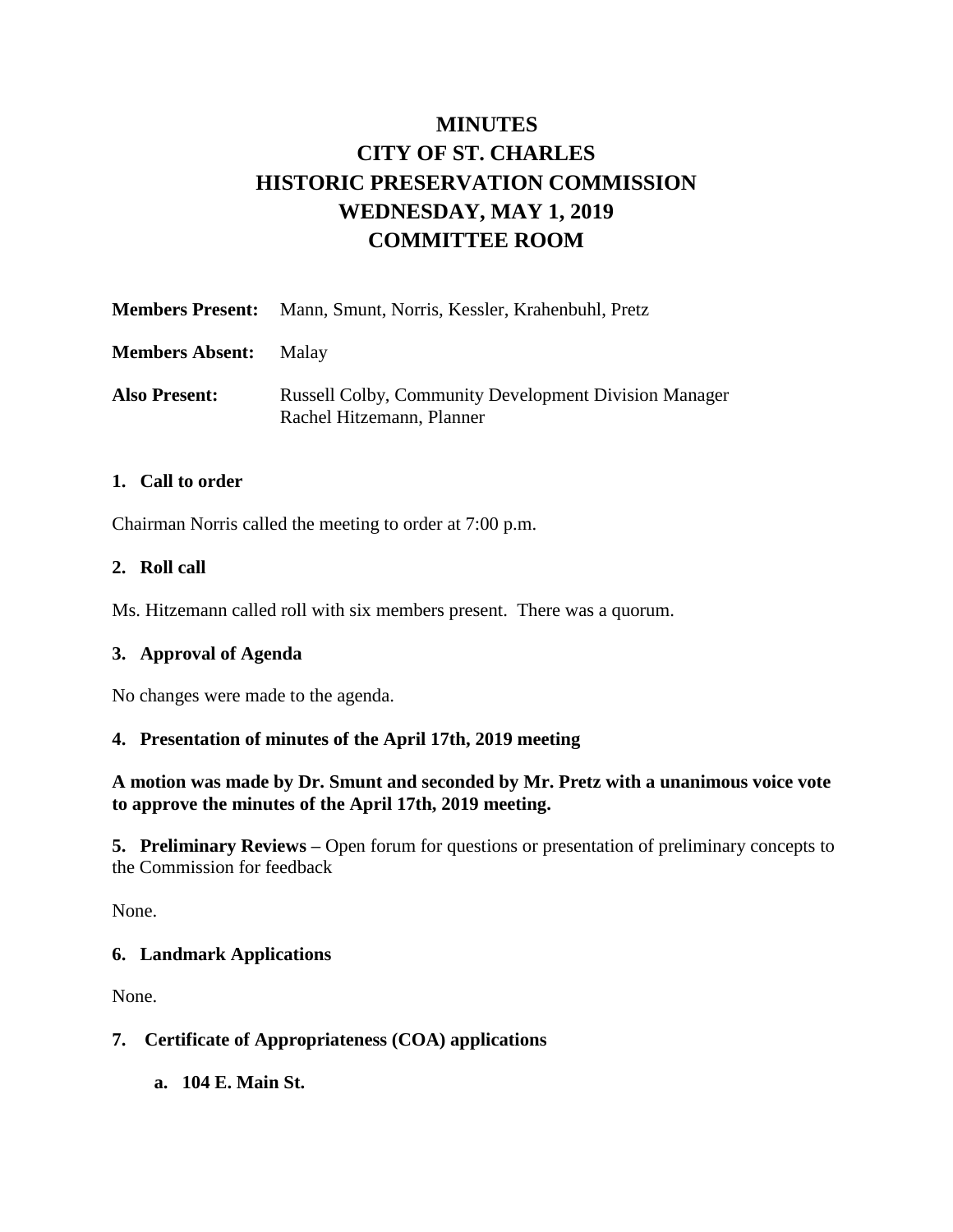Historic Preservation Commission Minutes – May 1, 2019 Page 2

The proposal is for an awning and sign for The Crazy Fox Bar & Grill. The awning will be made out of Sunbrella black with white graphics and aluminum framing. It is 63" x 24.3". LED lighting with a white egg crate bottom will be placed behind the awning to shine down on the sidewalk.

Dr. Smunt said the Commercial Design Guidelines indicate the design of the awning would be too modern for the era of the historic district. He recommended using a box style awning. He also noted the lighting grid may block the transom windows and interfere with the architectural style of the building.

**A motion was made by Dr. Smunt and seconded by Ms. Mann with a unanimous voice vote to approve the COA using the color, materials and signage presented, but with the condition to change the design to a 63" box style awning and no lighting grid.** 

## **8. Grant Applications**

None.

## **9. Other Commission Business**

## **a. Pottawatomie Tour Discussion**

Mr. Colby advised the tour needs to be rescheduled and may need to be done as a walking tour. The Park District bus is no longer available for City use. There would be a cost for alternate bus service. Other options were discussed, but it was decided a walking tour would work best. The tour was rescheduled for June  $10^{th}$ .

# **b. Comprehensive Plan Property Review**

Mr. Colby distributed information on the historic structures that fall within the study area. The Commission provided recommendations for buildings they would like preserved. It was suggested the architectural significance rating for the one story police building be changed to contributing and preserved until there are plans for how it can be incorporated into a new project. The Commission also discussed changing the significance for the Johnson's Statuary main buildings at 322 & 316 Cedar Street to significant.

## **10. Additional Business and Observations from Commissioners or Staff**

None.

- **11. Meeting Announcements: Historic Preservation Commission meeting Wednesday, May 15, 2019 at 7:00 P.M. in the Committee Room.**
- **12. Public Comment**